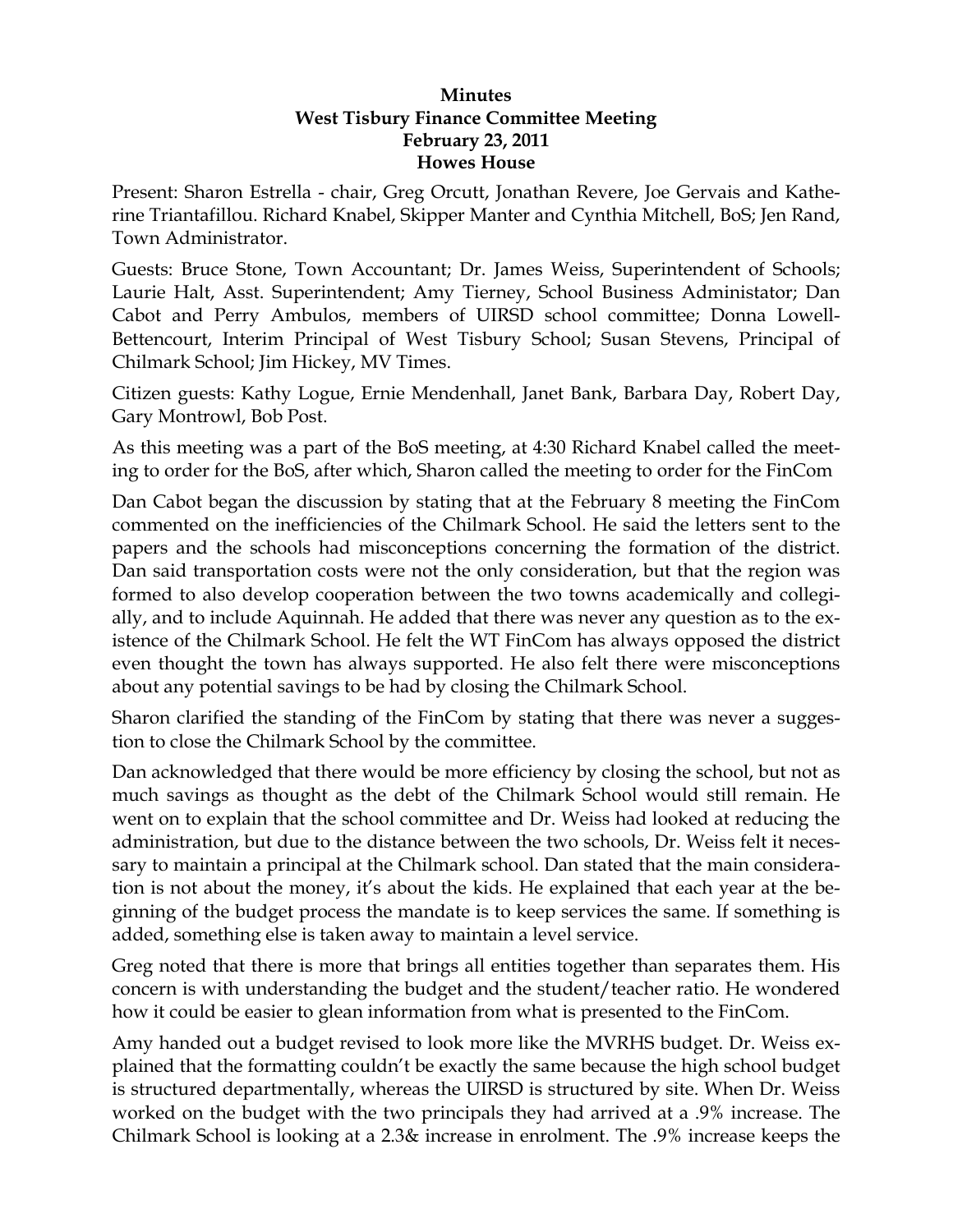same services and same people and reflects the superintendent's significant increases including SPED and a physical therapist. Dr, Weiss added that the class size has traditionally been small: 14-18 at most. This is valued by island parents and attempts to increase class size were not successful.

Cynthia questioned expenses in relation to declining enrollment.

Dr. Weiss responded that in the last 4-5 years the enrollment had not decreased enough to have any significant impact on the budget. While the enrollment has declined, so has the staff through attrition and lay-offs. The number of classes had been reduced. Amy added that FY11 saw a decrease of \$200,000. Also, that with a lot of retirements health insurance costs are rising to cover both retirees and new hires.

Katharine had questions regarding reimbursements and state funding. Amy explained that state funding is very fluid. She hopes to see an increase in transportation reimbursements. When reimbursements don't cover expenses then the undesignated fund balance is used. Dr. Weiss added that with a \$300,000 shortfall last year principals and their staff and the business administrator and staff didn't spend.

Greg questioned the student/teacher ratio to which Dan responded that the pattern on the island is to have one teacher and one aide per classroom. This is mostly to cover state mandated coverage for SPED students. The aide is in the classroom to work with SPED students. Dr. Weiss added that there would be one fewer aides in WT for FY12.

Jonathan asked about the financial consequences of school choice and what percentage of students is in the SPED program. Dr. Weiss explained that in the school choice program students can move anywhere on the island. Each student brings \$5,000 from her/his town to cover costs. A SPED student brings \$10,000-15,000. The state has determined \$5,000 to be a fair amount. Each school decides at the beginning of the year whether or not to be a school of choice. Once decided, a student can only come from another school if there is a space available. Adding students would not require additional classes. This year \$245,000 was received to offset school choice students.

Joe asked Dr. Weiss how health insurance expenses were mitigated. In response, Dr. Weiss said during the bargaining process teachers can't take indemnity plans. This saves the school and the individuals a lot of money. Only Harvard Pilgrim and Blue Cross HMO and PPO plans are offered.

Katharine asked Dr. Weiss what, as an educator, he considered the benefits of the UIRSD. Dr. Weiss said there were economies of scale and size and gave an example of sharing resources of one Spanish teacher for both schools. Another advantage is the region's control of decisions for the schools versus town control in the down-island towns. This allows each elementary school to have its own character as long as it meets state-mandated curriculum and students are on a level playing field when they reach the high school.

In answer to Katharine's question regarding the fairness of the contribution formula, Amy responded that it has been studied and this formula is pretty even with no one town benefiting or losing more than any other. The town that owns the school pays 80% of the debt. The rest is based on enrollment. Kathy Logue added that the region can manage unfunded liability and that managing health insurance has been a great benefit.